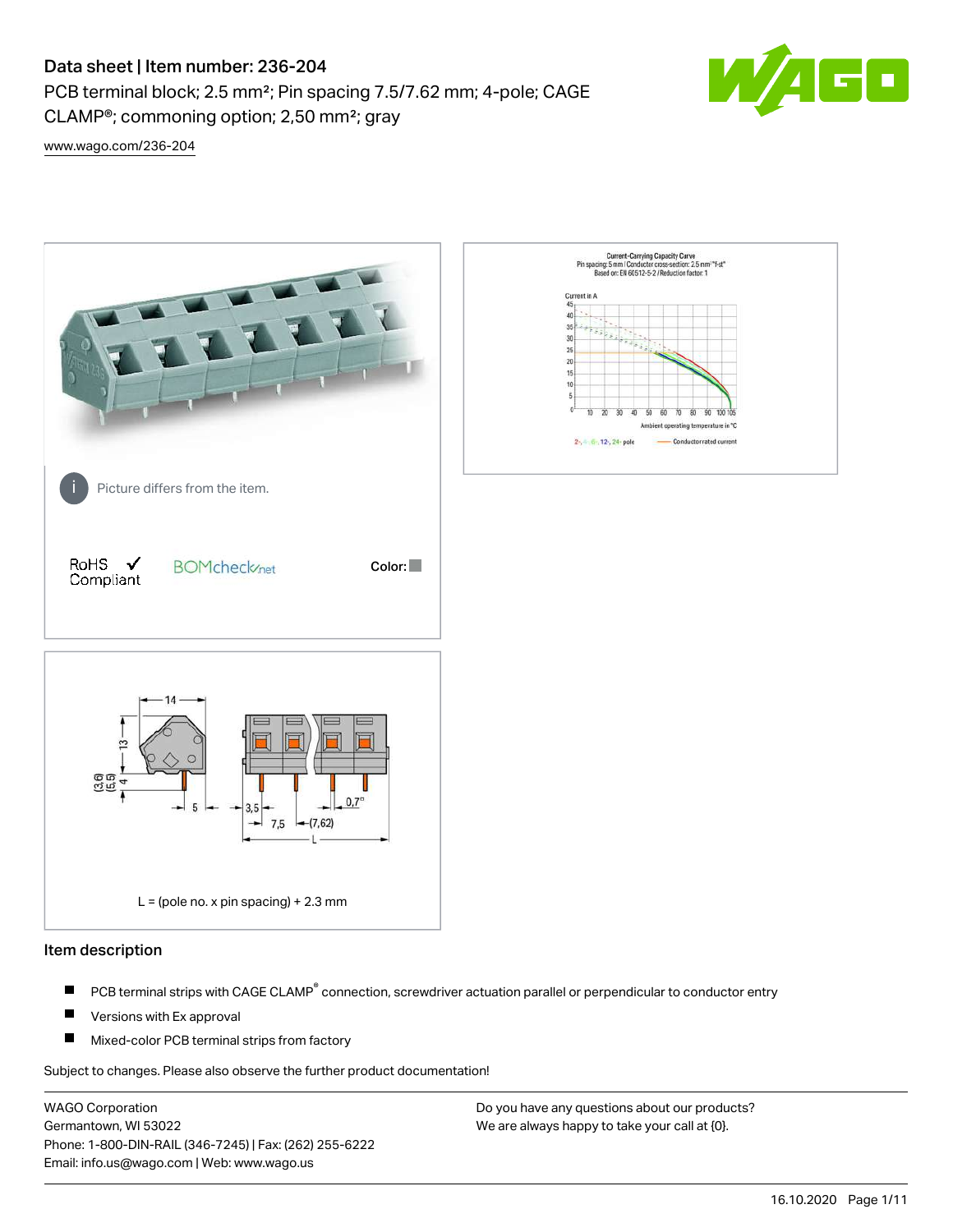

- $\blacksquare$ Operating tools for factory wiring
- $\blacksquare$ 45° conductor entry angle permits a wide range of applications and wiring options
- $\blacksquare$ Set to metric or inch pin spacing by compressing PCB terminal strips or pulling them apart

### Data

# Electrical data

#### Ratings per IEC/EN 60664-1

| Ratings per                 | IEC/EN 60664-1                                                        |
|-----------------------------|-----------------------------------------------------------------------|
| Rated voltage (III / 3)     | 400 V                                                                 |
| Rated surge voltage (III/3) | 6 <sub>kV</sub>                                                       |
| Rated voltage (III/2)       | 630 V                                                                 |
| Rated surge voltage (III/2) | 6 <sub>k</sub> V                                                      |
| Nominal voltage (II/2)      | 1000V                                                                 |
| Rated surge voltage (II/2)  | 6 kV                                                                  |
| Rated current               | 24 A                                                                  |
| Legend (ratings)            | $(III / 2)$ $\triangle$ Overvoltage category III / Pollution degree 2 |

### Ratings per UL 1059

| Approvals per                  | UL 1059 |
|--------------------------------|---------|
| Rated voltage UL (Use Group B) | 300 V   |
| Rated current UL (Use Group B) | 15 A    |
| Rated voltage UL (Use Group D) | 300 V   |
| Rated current UL (Use Group D) | 10 A    |

#### Ratings per CSA

| Approvals per                   | CSA   |
|---------------------------------|-------|
| Rated voltage CSA (Use Group B) | 300 V |
| Rated current CSA (Use Group B) | 15 A  |
| Rated voltage CSA (Use Group D) | 300 V |
| Rated current CSA (Use Group D) | 10 A  |

### Connection data

| Connection technology | CAGE CLAMP                              |
|-----------------------|-----------------------------------------|
| Actuation type        | Operating tool                          |
| Solid conductor       | $0.08$ 2.5 mm <sup>2</sup> / 28  12 AWG |

Subject to changes. Please also observe the further product documentation!

| <b>WAGO Corporation</b>                                | Do you have any questions about our products? |
|--------------------------------------------------------|-----------------------------------------------|
| Germantown, WI 53022                                   | We are always happy to take your call at {0}. |
| Phone: 1-800-DIN-RAIL (346-7245)   Fax: (262) 255-6222 |                                               |
| Email: info.us@wago.com   Web: www.wago.us             |                                               |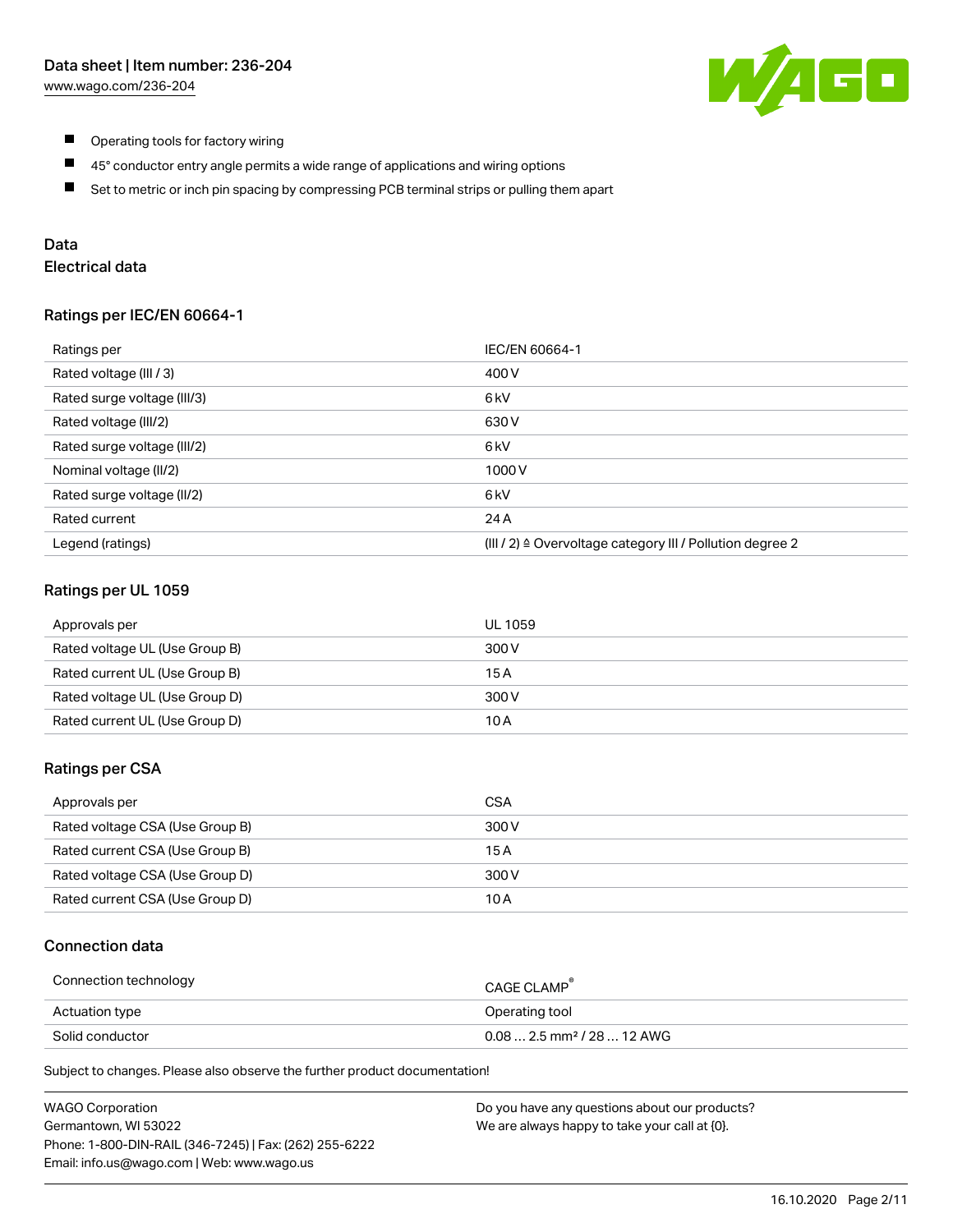[www.wago.com/236-204](http://www.wago.com/236-204)



| Fine-stranded conductor                           | $0.08$ 2.5 mm <sup>2</sup> / 28  12 AWG |
|---------------------------------------------------|-----------------------------------------|
| Fine-stranded conductor; with insulated ferrule   | $0.251.5$ mm <sup>2</sup>               |
| Fine-stranded conductor; with uninsulated ferrule | $0.251.5$ mm <sup>2</sup>               |
| Strip length                                      | $56$ mm $/ 0.20.24$ inch                |
| Conductor connection direction to PCB             | 45°                                     |
| Pole No.                                          | 4                                       |
| Total number of connection points                 | 4                                       |
| Total number of potentials                        | 4                                       |
| Number of connection types                        |                                         |
| Number of levels                                  | ◀                                       |
| Note (conductor cross-section)                    | 12 AWG: THHN, THWN                      |

## Physical data

| Pin spacing                          | 7.5/7.62 mm / 0.295/0.3 inch |
|--------------------------------------|------------------------------|
| Width                                | 32.3 mm / 1.272 inch         |
| Height                               | 17 mm / 0.669 inch           |
| Height from the surface              | 13 mm / 0.512 inch           |
| Depth                                | 14 mm / 0.551 inch           |
| Solder pin length                    | 4 mm                         |
| Solder pin dimensions                | $0.7 \times 0.7$ mm          |
| Drilled hole diameter with tolerance | $1.1$ <sup>(+0.1)</sup> mm   |

### PCB contact

| PCB contact                         | THT                                      |
|-------------------------------------|------------------------------------------|
| Solder pin arrangement              | over the entire terminal strip (in-line) |
| Number of solder pins per potential |                                          |

### Material Data

| Color                       | gray                                    |
|-----------------------------|-----------------------------------------|
| Material group              |                                         |
| Insulation material         | Polyamide (PA66)                        |
| Flammability class per UL94 | V <sub>0</sub>                          |
| Clamping spring material    | Chrome nickel spring steel (CrNi)       |
| Contact material            | Electrolytic copper ( $E_{\text{Cu}}$ ) |
| Contact plating             | tin-plated                              |
| Fire load                   | $0.08$ MJ                               |

Subject to changes. Please also observe the further product documentation!

| <b>WAGO Corporation</b>                                | Do you have any questions about our products? |
|--------------------------------------------------------|-----------------------------------------------|
| Germantown, WI 53022                                   | We are always happy to take your call at {0}. |
| Phone: 1-800-DIN-RAIL (346-7245)   Fax: (262) 255-6222 |                                               |
| Email: info.us@wago.com   Web: www.wago.us             |                                               |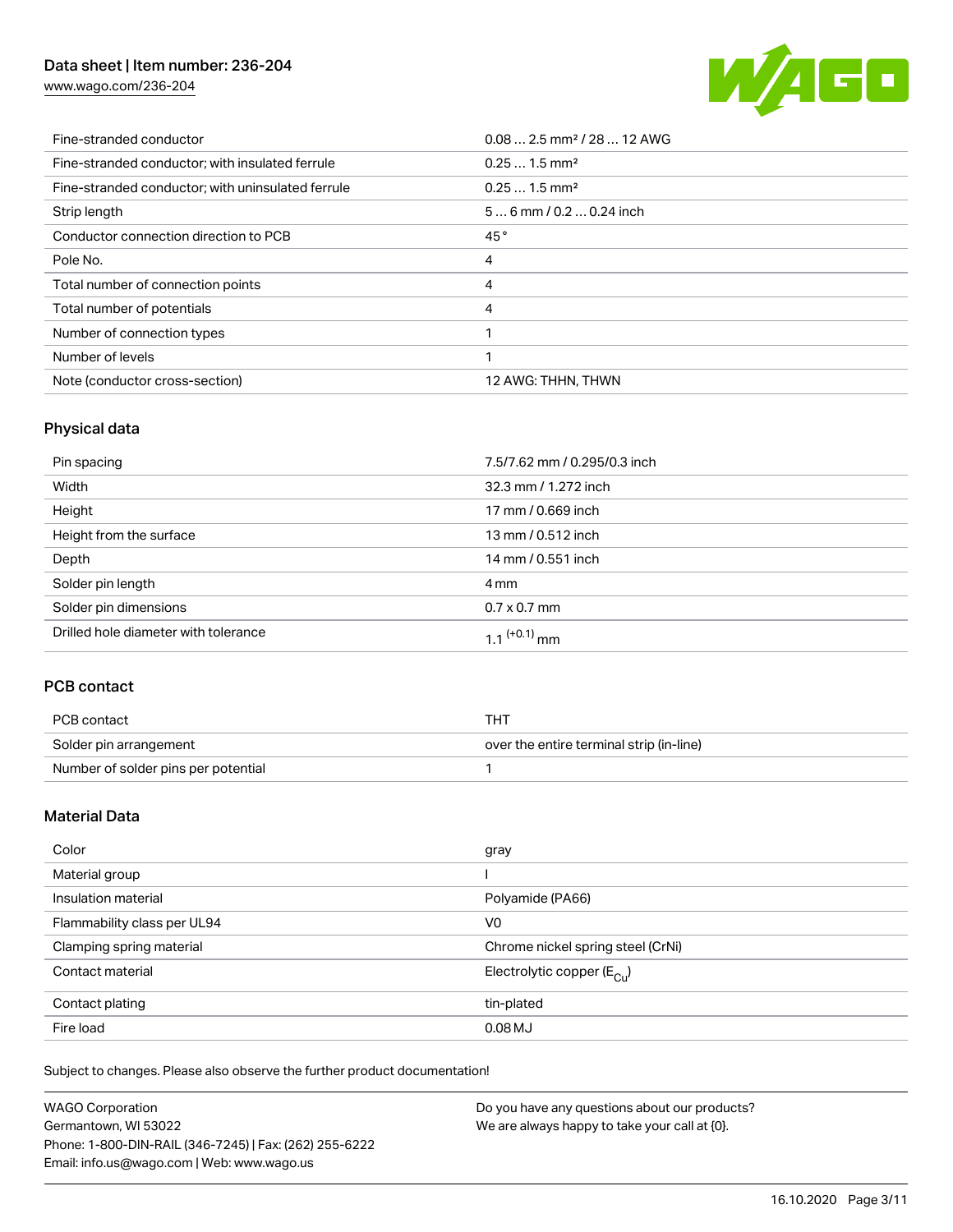[www.wago.com/236-204](http://www.wago.com/236-204)



| Weight                            | 4.4 g        |  |
|-----------------------------------|--------------|--|
| <b>Environmental Requirements</b> |              |  |
| Limit temperature range           | -60  +105 °C |  |

#### Commercial data

| Product Group         | 4 (Printed Circuit) |
|-----------------------|---------------------|
| Packaging type        | <b>BOX</b>          |
| Country of origin     | CН                  |
| <b>GTIN</b>           | 4044918767835       |
| Customs tariff number | 85369010000         |

#### Approvals / Certificates

#### Country specific Approvals

|      |                                 |                                 | Certificate |
|------|---------------------------------|---------------------------------|-------------|
| Logo | Approval                        | <b>Additional Approval Text</b> | name        |
|      | <b>CCA</b>                      | EN 60947                        | NTR NL-     |
|      | <b>DEKRA Certification B.V.</b> |                                 | 7109        |
|      | <b>CCA</b>                      | EN 60998                        | NTR NL-     |
|      | DEKRA Certification B.V.        |                                 | 7195        |
|      | <b>CCA</b>                      | EN 60947                        | 2168090.01  |
| KEMA | DEKRA Certification B.V.        |                                 |             |
|      | <b>CSA</b>                      | C22.2 No. 158                   | 1673957     |
|      | <b>DEKRA Certification B.V.</b> |                                 |             |

#### Ship Approvals

| Logo               | Approval                                                                                    | <b>Additional Approval Text</b> | Certificate<br>name |
|--------------------|---------------------------------------------------------------------------------------------|---------------------------------|---------------------|
| 嚩<br><b>BUREAU</b> | BV<br>Bureau Veritas S.A.                                                                   | IEC 60998                       | 11915/D0<br>BV      |
|                    | <b>DNV GL</b><br>Subject to changes. Please also observe the further product documentation! | $\overline{\phantom{0}}$        | TAE000016Z          |
|                    |                                                                                             |                                 |                     |

| <b>WAGO Corporation</b>                                |
|--------------------------------------------------------|
| Germantown, WI 53022                                   |
| Phone: 1-800-DIN-RAIL (346-7245)   Fax: (262) 255-6222 |
| Email: info.us@wago.com   Web: www.wago.us             |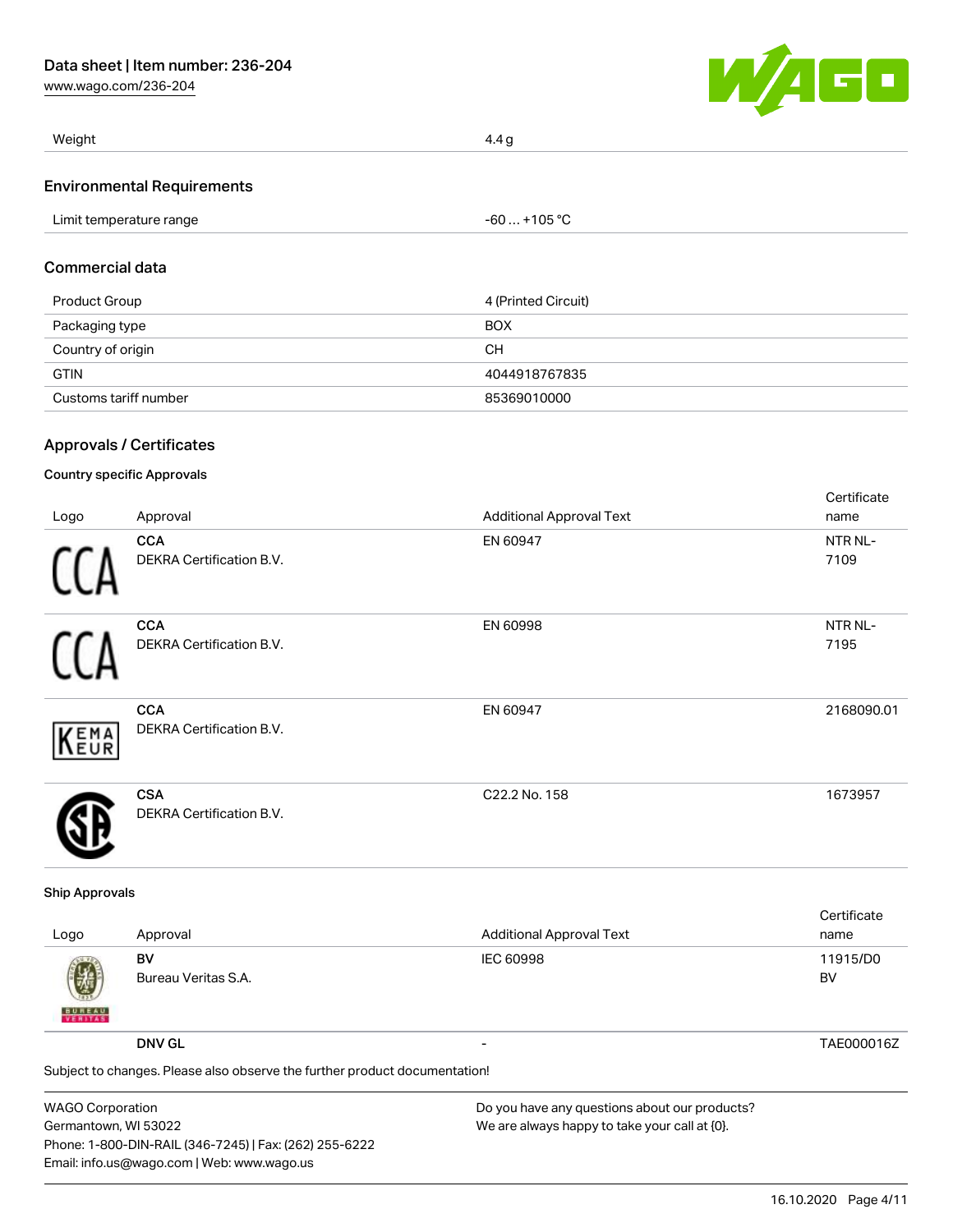

Det Norske Veritas, Germanischer Lloyd

#### UL-Approvals

|                                               |                                |                                 | Certificate |
|-----------------------------------------------|--------------------------------|---------------------------------|-------------|
| Logo                                          | Approval                       | <b>Additional Approval Text</b> | name        |
|                                               | UR                             | <b>UL 1059</b>                  | 20180629-   |
| Б<br>$\mathbf{u}$<br>$\overline{\phantom{a}}$ | Underwriters Laboratories Inc. |                                 | E45172      |

### Counterpart

### Compatible products

#### check

|         | Item no.: 231-125<br>Testing plug module with contact stud; Pin spacing 7.62 mm / 0.3 in; 2,50 mm <sup>2</sup> ; orange | www.wago.com/231-125 |
|---------|-------------------------------------------------------------------------------------------------------------------------|----------------------|
|         | Item no.: 231-161<br>Testing plug module with contact stud; for 236 Series; Pin spacing 7.5 mm / 0.295 in; gray         | www.wago.com/231-161 |
| ferrule |                                                                                                                         |                      |
|         | Item no.: 216-101<br>Ferrule; Sleeve for 0.5 mm <sup>2</sup> / AWG 22; uninsulated; electro-tin plated; silver-colored  | www.wago.com/216-101 |
|         | Item no.: 216-102<br>Ferrule; Sleeve for 0.75 mm <sup>2</sup> / AWG 20; uninsulated; electro-tin plated; silver-colored | www.wago.com/216-102 |
|         | Item no.: 216-103<br>Ferrule; Sleeve for 1 mm <sup>2</sup> / AWG 18; uninsulated; electro-tin plated                    | www.wago.com/216-103 |
|         | Item no.: 216-104<br>Ferrule; Sleeve for 1.5 mm <sup>2</sup> / AWG 16; uninsulated; electro-tin plated; silver-colored  | www.wago.com/216-104 |
|         | Item no.: 216-121<br>Ferrule; Sleeve for 0.5 mm <sup>2</sup> / AWG 22; uninsulated; electro-tin plated; silver-colored  | www.wago.com/216-121 |
|         | Item no.: 216-122<br>Ferrule; Sleeve for 0.75 mm <sup>2</sup> / AWG 20; uninsulated; electro-tin plated; silver-colored | www.wago.com/216-122 |

#### Item no.: 216-123

Subject to changes. Please also observe the further product documentation!

WAGO Corporation Germantown, WI 53022 Phone: 1-800-DIN-RAIL (346-7245) | Fax: (262) 255-6222 Email: info.us@wago.com | Web: www.wago.us

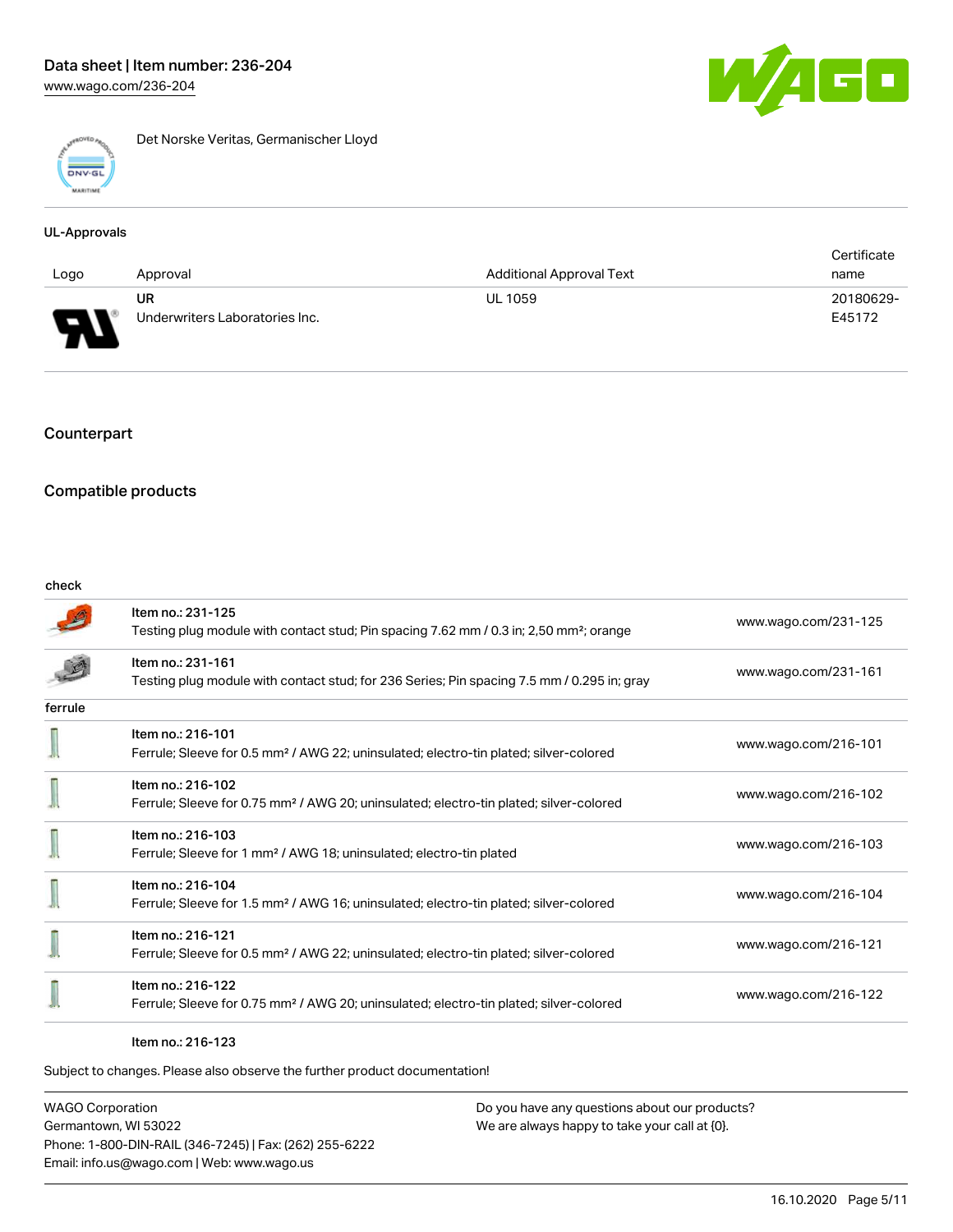[www.wago.com/236-204](http://www.wago.com/236-204)



| Ferrule; Sleeve for 1 mm <sup>2</sup> / AWG 18; uninsulated; electro-tin plated; silver-colored                                                                                                   | www.wago.com/216-123 |
|---------------------------------------------------------------------------------------------------------------------------------------------------------------------------------------------------|----------------------|
| Item no.: 216-124<br>Ferrule; Sleeve for 1.5 mm <sup>2</sup> / AWG 16; uninsulated; electro-tin plated                                                                                            | www.wago.com/216-124 |
| Item no.: 216-131<br>Ferrule; Sleeve for 0.25 mm <sup>2</sup> / AWG 24; uninsulated; electro-tin plated; silver-colored                                                                           | www.wago.com/216-131 |
| Item no.: 216-132<br>Ferrule; Sleeve for 0.34 mm <sup>2</sup> / AWG 24; uninsulated; electro-tin plated                                                                                           | www.wago.com/216-132 |
| Item no.: 216-141<br>Ferrule; Sleeve for 0.5 mm <sup>2</sup> / 20 AWG; uninsulated; electro-tin plated; electrolytic copper; gastight<br>crimped; acc. to DIN 46228, Part 1/08.92                 | www.wago.com/216-141 |
| Item no.: 216-142<br>Ferrule; Sleeve for 0.75 mm <sup>2</sup> / 18 AWG; uninsulated; electro-tin plated; electrolytic copper; gastight<br>crimped; acc. to DIN 46228, Part 1/08.92                | www.wago.com/216-142 |
| Item no.: 216-143<br>Ferrule; Sleeve for 1 mm <sup>2</sup> / AWG 18; uninsulated; electro-tin plated; electrolytic copper; gastight<br>crimped; acc. to DIN 46228, Part 1/08.92                   | www.wago.com/216-143 |
| Item no.: 216-144<br>Ferrule; Sleeve for 1.5 mm <sup>2</sup> / AWG 16; uninsulated; electro-tin plated; electrolytic copper; gastight<br>crimped; acc. to DIN 46228, Part 1/08.92; silver-colored | www.wago.com/216-144 |
| Item no.: 216-151<br>Ferrule; Sleeve for 0.25 mm <sup>2</sup> / AWG 24; uninsulated; electro-tin plated                                                                                           | www.wago.com/216-151 |
| Item no.: 216-152<br>Ferrule; Sleeve for 0.34 mm <sup>2</sup> / AWG 24; uninsulated; electro-tin plated                                                                                           | www.wago.com/216-152 |
| Item no.: 216-201<br>Ferrule; Sleeve for 0.5 mm <sup>2</sup> / 20 AWG; insulated; electro-tin plated; white                                                                                       | www.wago.com/216-201 |
| Item no.: 216-202<br>Ferrule; Sleeve for 0.75 mm <sup>2</sup> / 18 AWG; insulated; electro-tin plated; gray                                                                                       | www.wago.com/216-202 |
| Item no.: 216-203<br>Ferrule; Sleeve for 1 mm <sup>2</sup> / AWG 18; insulated; electro-tin plated; red                                                                                           | www.wago.com/216-203 |
| Item no.: 216-204<br>Ferrule; Sleeve for 1.5 mm <sup>2</sup> / AWG 16; insulated; electro-tin plated; black                                                                                       | www.wago.com/216-204 |
| Item no.: 216-221<br>Ferrule; Sleeve for 0.5 mm <sup>2</sup> / 20 AWG; insulated; electro-tin plated; white                                                                                       | www.wago.com/216-221 |
| Item no.: 216-222<br>Ferrule; Sleeve for 0.75 mm <sup>2</sup> / 18 AWG; insulated; electro-tin plated; gray                                                                                       | www.wago.com/216-222 |
| Item no.: 216-223<br>Ferrule; Sleeve for 1 mm <sup>2</sup> / AWG 18; insulated; electro-tin plated; red                                                                                           | www.wago.com/216-223 |
| Item no.: 216-224<br>Ferrule; Sleeve for 1.5 mm <sup>2</sup> / AWG 16; insulated; electro-tin plated; black<br>Subject to changes. Please also observe the further product documentation!         | www.wago.com/216-224 |
|                                                                                                                                                                                                   |                      |

WAGO Corporation Germantown, WI 53022 Phone: 1-800-DIN-RAIL (346-7245) | Fax: (262) 255-6222 Email: info.us@wago.com | Web: www.wago.us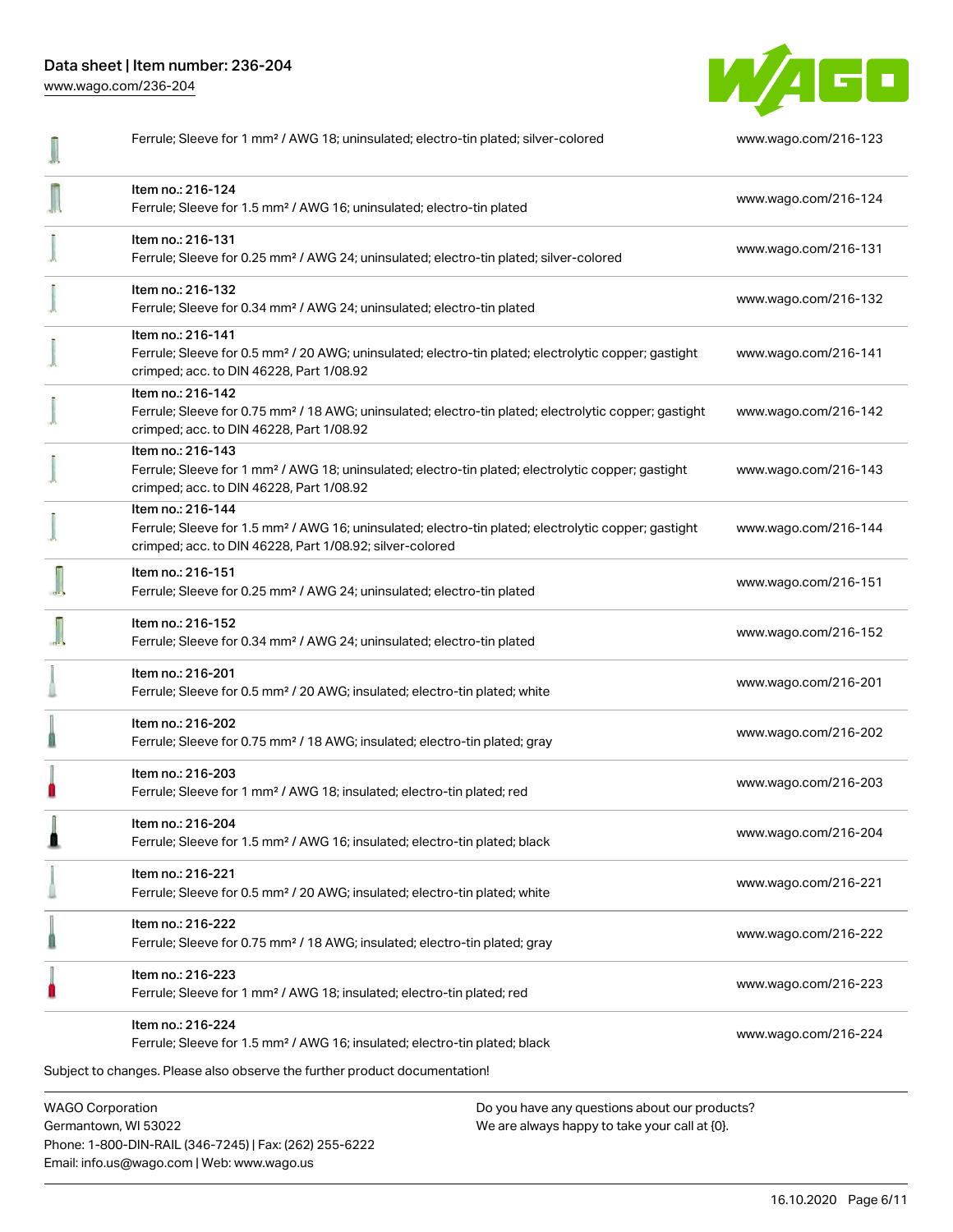[www.wago.com/236-204](http://www.wago.com/236-204)

Ä



| Item no.: 216-241<br>Ferrule; Sleeve for 0.5 mm <sup>2</sup> / 20 AWG; insulated; electro-tin plated; electrolytic copper; gastight<br>crimped; acc. to DIN 46228, Part 4/09.90; white                  | www.wago.com/216-241             |
|---------------------------------------------------------------------------------------------------------------------------------------------------------------------------------------------------------|----------------------------------|
| Item no.: 216-242<br>Ferrule; Sleeve for 0.75 mm <sup>2</sup> / 18 AWG; insulated; electro-tin plated; electrolytic copper; gastight<br>crimped; acc. to DIN 46228, Part 4/09.90; gray                  | www.wago.com/216-242             |
| Item no.: 216-243<br>Ferrule; Sleeve for 1 mm <sup>2</sup> / AWG 18; insulated; electro-tin plated; electrolytic copper; gastight crimped; www.wago.com/216-243<br>acc. to DIN 46228, Part 4/09.90; red |                                  |
| Item no.: 216-244<br>Ferrule; Sleeve for 1.5 mm <sup>2</sup> / AWG 16; insulated; electro-tin plated; electrolytic copper; gastight<br>crimped; acc. to DIN 46228, Part 4/09.90; black                  | www.wago.com/216-244             |
| Item no.: 216-262<br>Ferrule; Sleeve for 0.75 mm <sup>2</sup> / 18 AWG; insulated; electro-tin plated; electrolytic copper; gastight<br>crimped; acc. to DIN 46228, Part 4/09.90; gray                  | www.wago.com/216-262             |
| Item no.: 216-263<br>Ferrule; Sleeve for 1 mm <sup>2</sup> / AWG 18; insulated; electro-tin plated; electrolytic copper; gastight crimped; www.wago.com/216-263<br>acc. to DIN 46228, Part 4/09.90; red |                                  |
| Item no.: 216-264<br>Ferrule; Sleeve for 1.5 mm <sup>2</sup> / AWG 16; insulated; electro-tin plated; electrolytic copper; gastight<br>crimped; acc. to DIN 46228, Part 4/09.90; black                  | www.wago.com/216-264             |
| Item no.: 216-284<br>Ferrule; Sleeve for 1.5 mm <sup>2</sup> / AWG 16; insulated; electro-tin plated; electrolytic copper; gastight<br>crimped; acc. to DIN 46228, Part 4/09.90; black                  | www.wago.com/216-284             |
| Item no.: 216-301<br>Ferrule; Sleeve for 0.25 mm <sup>2</sup> / AWG 24; insulated; electro-tin plated; yellow                                                                                           | www.wago.com/216-301             |
| Item no.: 216-302<br>Ferrule; Sleeve for 0.34 mm <sup>2</sup> / 22 AWG; insulated; electro-tin plated; green                                                                                            | www.wago.com/216-302             |
| Item no.: 216-321<br>Ferrule; Sleeve for 0.25 mm <sup>2</sup> / AWG 24; insulated; electro-tin plated; yellow                                                                                           | www.wago.com/216-321             |
| Item no.: 216-322<br>Ferrule; Sleeve for 0.34 mm <sup>2</sup> / 22 AWG; insulated; electro-tin plated; green                                                                                            | www.wago.com/216-322             |
| Marking accessories                                                                                                                                                                                     |                                  |
| Item no.: 210-332/750-020<br>Marking strips; as a DIN A4 sheet; MARKED; 1-20 (80x); Height of marker strip: 3 mm; Strip length 182<br>mm; Horizontal marking; Self-adhesive; white                      | www.wago.com/210-332<br>/750-020 |
| Item no.: 210-332/762-020<br>Marking strips; as a DIN A4 sheet; MARKED; 1-20 (80x); Height of marker strip: 3 mm; Strip length 182<br>mm; Horizontal marking; Self-adhesive; white                      | www.wago.com/210-332<br>/762-020 |
|                                                                                                                                                                                                         |                                  |

tools

Item no.: 210-657

Subject to changes. Please also observe the further product documentation!

WAGO Corporation Germantown, WI 53022 Phone: 1-800-DIN-RAIL (346-7245) | Fax: (262) 255-6222 Email: info.us@wago.com | Web: www.wago.us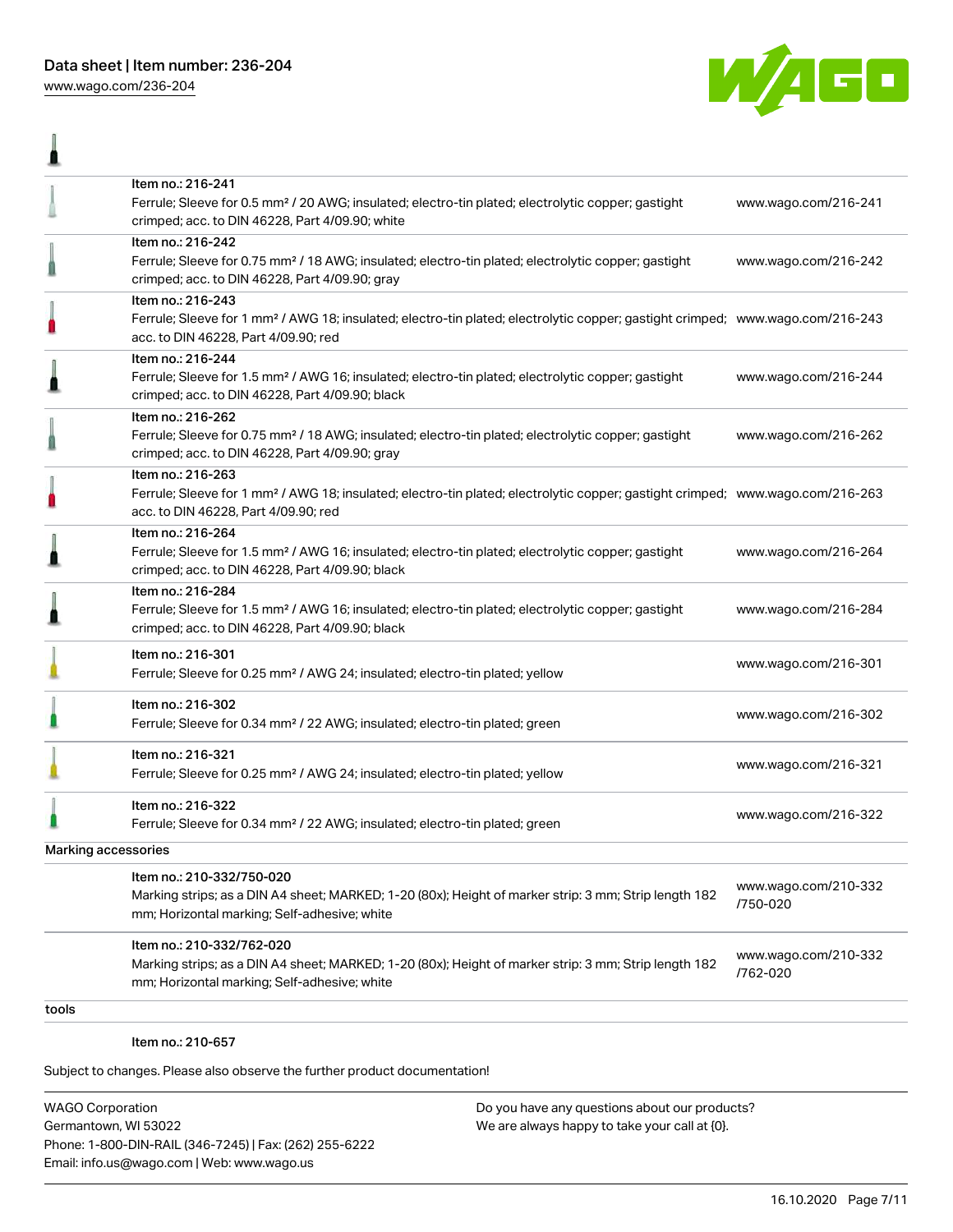

| Operating tool; Blade: 3.5 x 0.5 mm; with a partially insulated shaft; short; multicoloured                              | www.wago.com/210-657 |
|--------------------------------------------------------------------------------------------------------------------------|----------------------|
| Item no.: 210-658<br>Operating tool; Blade: 3.5 x 0.5 mm; with a partially insulated shaft; angled; short; multicoloured | www.wago.com/210-658 |
| Item no.: 210-720<br>Operating tool; Blade: 3.5 x 0.5 mm; with a partially insulated shaft; multicoloured                | www.wago.com/210-720 |
| Item no.: 236-332<br>Operating tool; natural                                                                             | www.wago.com/236-332 |
| Item no.: 236-335<br>Operating tool; gray                                                                                | www.wago.com/236-335 |

## Downloads Documentation

| <b>Additional Information</b> |             |               |          |
|-------------------------------|-------------|---------------|----------|
| Technical explanations        | Apr 3, 2019 | pdf<br>3.6 MB | Download |
|                               |             |               |          |

## CAD files

## CAD data

| 2D/3D Models 236-204      | URL | Download |
|---------------------------|-----|----------|
| <b>CAE data</b>           |     |          |
| EPLAN Data Portal 236-204 | URL | Download |
| ZUKEN Portal 236-204      | URL | Download |

#### PCB Design

| Symbol and Footprint 236-204                                                        | URL | Download |
|-------------------------------------------------------------------------------------|-----|----------|
| CAx data for your PCB design, consisting of "schematic symbols and PCB footprints", |     |          |

allow easy integration of the WAGO component into your development environment.

#### Supported formats:

- $\blacksquare$ Accel EDA 14 & 15
- $\blacksquare$ Altium 6 to current version
- $\blacksquare$ Cadence Allegro
- $\blacksquare$ **DesignSpark**

Subject to changes. Please also observe the further product documentation! Eagle Libraries

| <b>WAGO Corporation</b>                                | Do you have any questions about our products? |
|--------------------------------------------------------|-----------------------------------------------|
| Germantown, WI 53022                                   | We are always happy to take your call at {0}. |
| Phone: 1-800-DIN-RAIL (346-7245)   Fax: (262) 255-6222 |                                               |
| Email: info.us@wago.com   Web: www.wago.us             |                                               |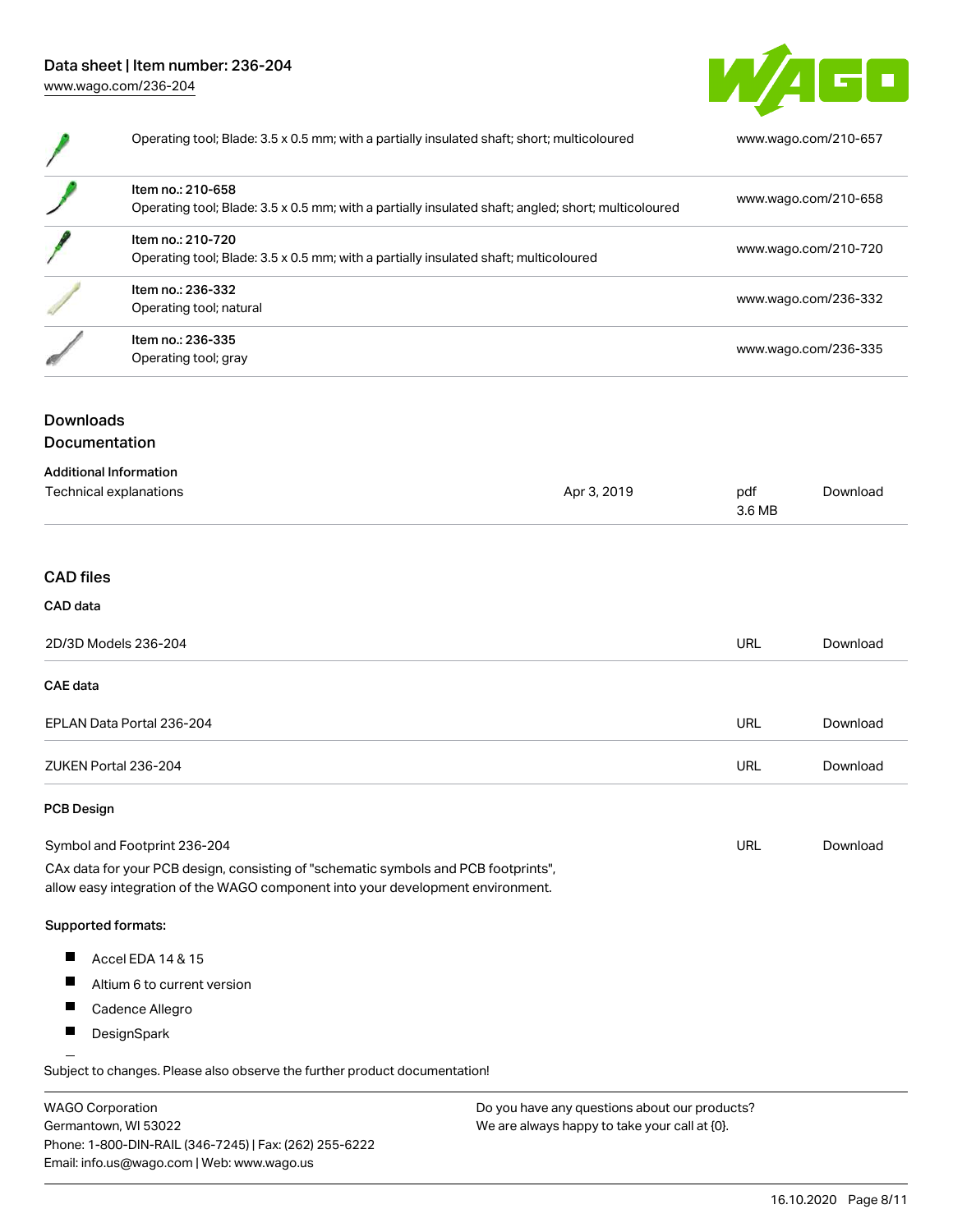[www.wago.com/236-204](http://www.wago.com/236-204)

- $\blacksquare$ Eagle Libraries
- $\blacksquare$ KiCad
- $\blacksquare$ Mentor Graphics BoardStation
- $\blacksquare$ Mentor Graphics Design Architect
- П Mentor Graphics Design Expedition 99 and 2000
- П OrCAD 9.X PCB and Capture
- П PADS PowerPCB 3, 3.5, 4.X, and 5.X
- $\blacksquare$ PADS PowerPCB and PowerLogic 3.0
- $\blacksquare$ PCAD 2000, 2001, 2002, 2004, and 2006
- $\blacksquare$ Pulsonix 8.5 or newer
- $\blacksquare$ STL
- $\blacksquare$ 3D STEP
- $\blacksquare$ TARGET 3001!
- $\blacksquare$ View Logic ViewDraw
- П Quadcept
- П Zuken CadStar 3 and 4
- $\blacksquare$ Zuken CR-5000 and CR-8000

PCB Component Libraries (EDA), PCB CAD Library Ultra Librarian

#### Installation Notes

#### Conductor termination



Inserting a conductor via 3.5 mm screwdriver.



screwdriver.



Inserting a conductor via 3.5 mm Inserting a conductor via operating tool.

Screwdriver actuation parallel to conductor entry.

Screwdriver actuation perpendicular to conductor entry.

Subject to changes. Please also observe the further product documentation!

WAGO Corporation Germantown, WI 53022 Phone: 1-800-DIN-RAIL (346-7245) | Fax: (262) 255-6222 Email: info.us@wago.com | Web: www.wago.us

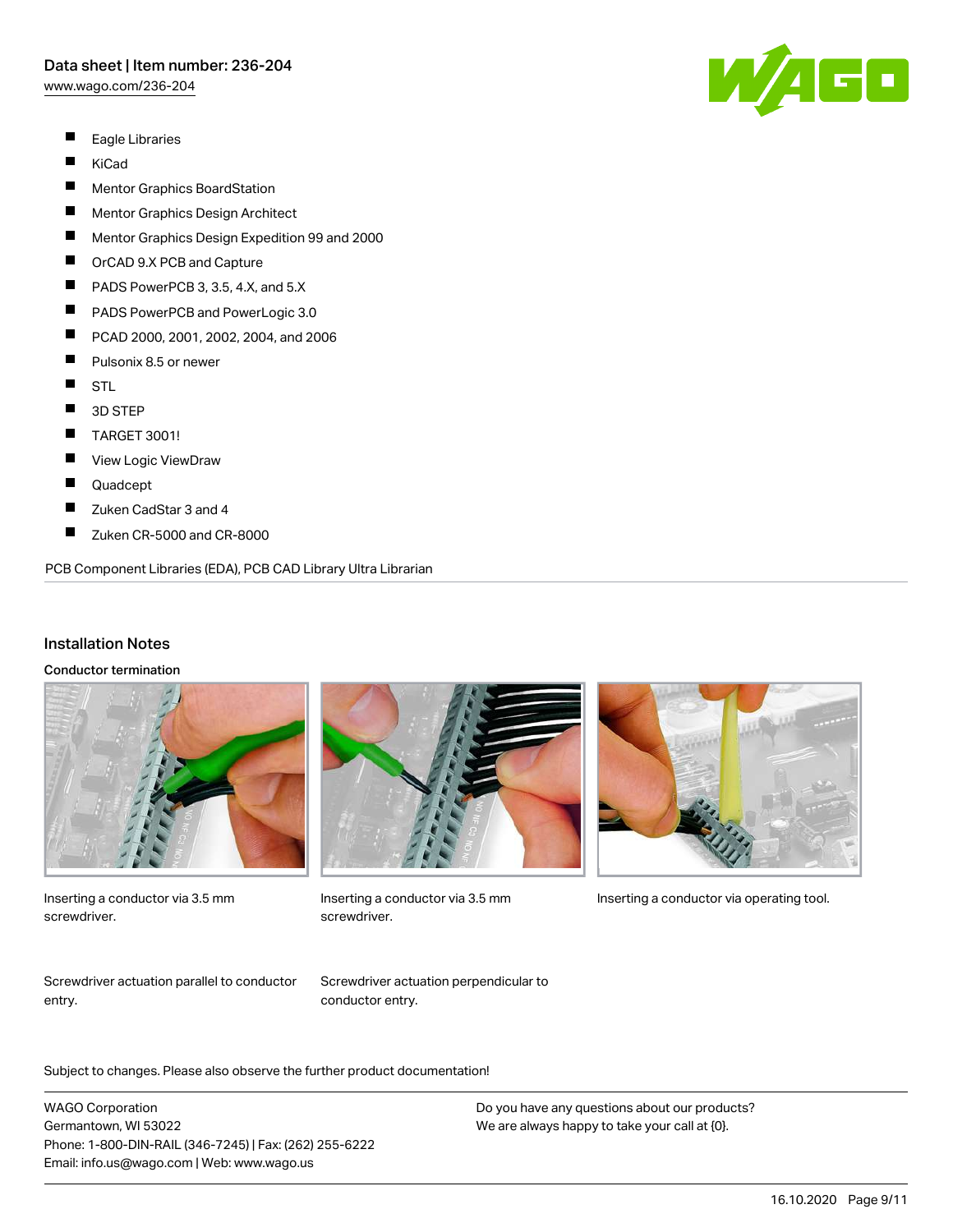### Data sheet | Item number: 236-204 [www.wago.com/236-204](http://www.wago.com/236-204)

GO



Compared to standard screwdrivers, these operating tools are far more convenient for wiring PCB terminal strips at factory.

Installation



PCB Terminal Strips placed behind each other save space – staggering them by half the pin spacing simplifies subsequent wiring of the first row.

Installation

Subject to changes. Please also observe the further product documentation!

WAGO Corporation Germantown, WI 53022 Phone: 1-800-DIN-RAIL (346-7245) | Fax: (262) 255-6222 Email: info.us@wago.com | Web: www.wago.us